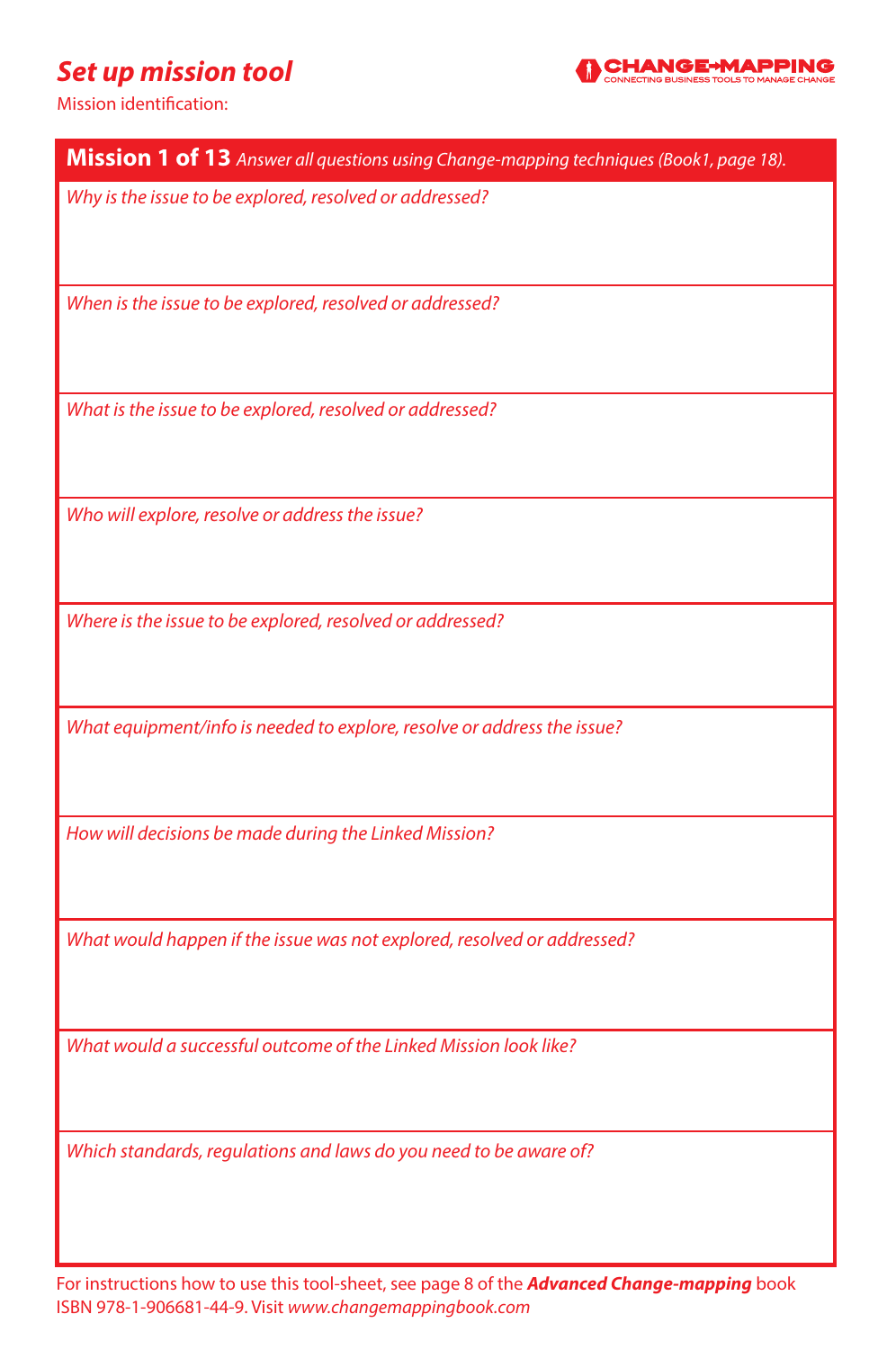## *Info mission tool*



Mission identification:

| Mission 2 of 13 Answer all questions using Change-mapping techniques (Book1, page 18). |
|----------------------------------------------------------------------------------------|
| How will your Change-mapping information be saved?                                     |
|                                                                                        |
| How will your Change-mapping information be categorised?                               |
| How will your Change-mapping information be distributed?                               |
|                                                                                        |
| How will your Change-mapping information be updated?                                   |
| How will your Change-mapping information be archived?                                  |
| How will your Change-mapping information be deleted?                                   |
| How will your Change-mapping information be secured?                                   |
| How will your Change-mapping information be recreated?                                 |
| How will your Change-mapping information be migrated?                                  |
| Does your Linked Mission have any special requirements from the Library?               |

For instructions how to use this tool-sheet, see page 12 of the *Advanced Change-mapping* book ISBN 978-1-906681-44-9. Visit *www.changemappingbook.com*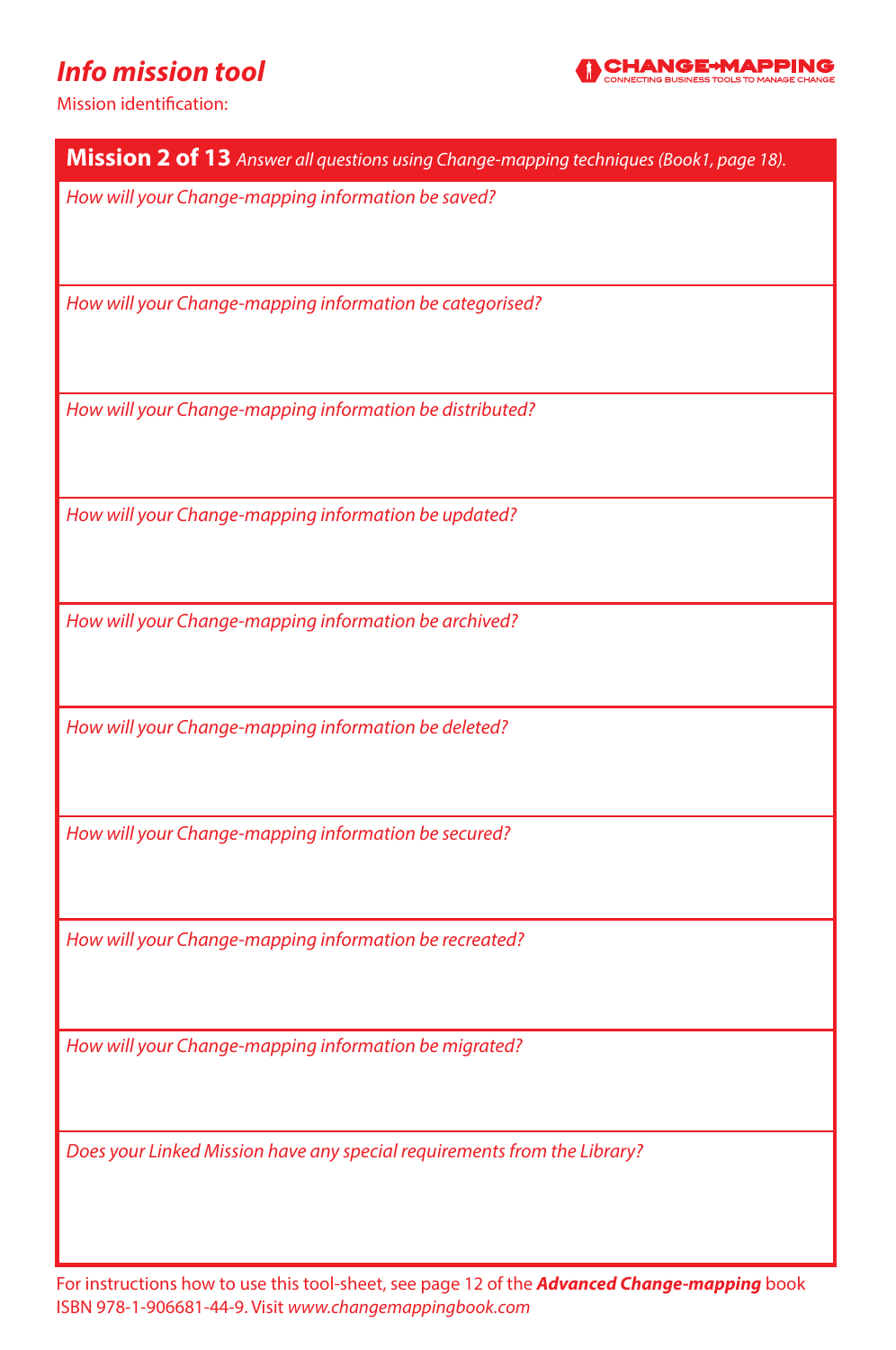## *Big Picture mission tool*



Mission identification:

| Mission 3 of 13 Answer all questions using Change-mapping techniques (Book1, page 18).              |
|-----------------------------------------------------------------------------------------------------|
| What is the enterprise trying to address?                                                           |
|                                                                                                     |
|                                                                                                     |
| What are the key factors which affect the enterprise?                                               |
|                                                                                                     |
|                                                                                                     |
| Who are the key stakeholders in the enterprise?                                                     |
|                                                                                                     |
| What is valued within the enterprise?                                                               |
|                                                                                                     |
|                                                                                                     |
| What is the stakeholder's vision for the enterprise?                                                |
|                                                                                                     |
|                                                                                                     |
| What factors affect the overall enterprise?                                                         |
|                                                                                                     |
|                                                                                                     |
| What are the laws, standards and regulations for the enterprise?                                    |
|                                                                                                     |
|                                                                                                     |
| What are the success criteria for the enterprise?                                                   |
|                                                                                                     |
| How does the issue raised relate to the overall enterprise?                                         |
|                                                                                                     |
|                                                                                                     |
| How does the issue raised support the enterprise?                                                   |
|                                                                                                     |
|                                                                                                     |
| For instructions how to use this tool-sheet, see page 16 of the <b>Advanced Change-mapping</b> book |
|                                                                                                     |

ISBN 978-1-906681-44-9. Visit *www.changemappingbook.com*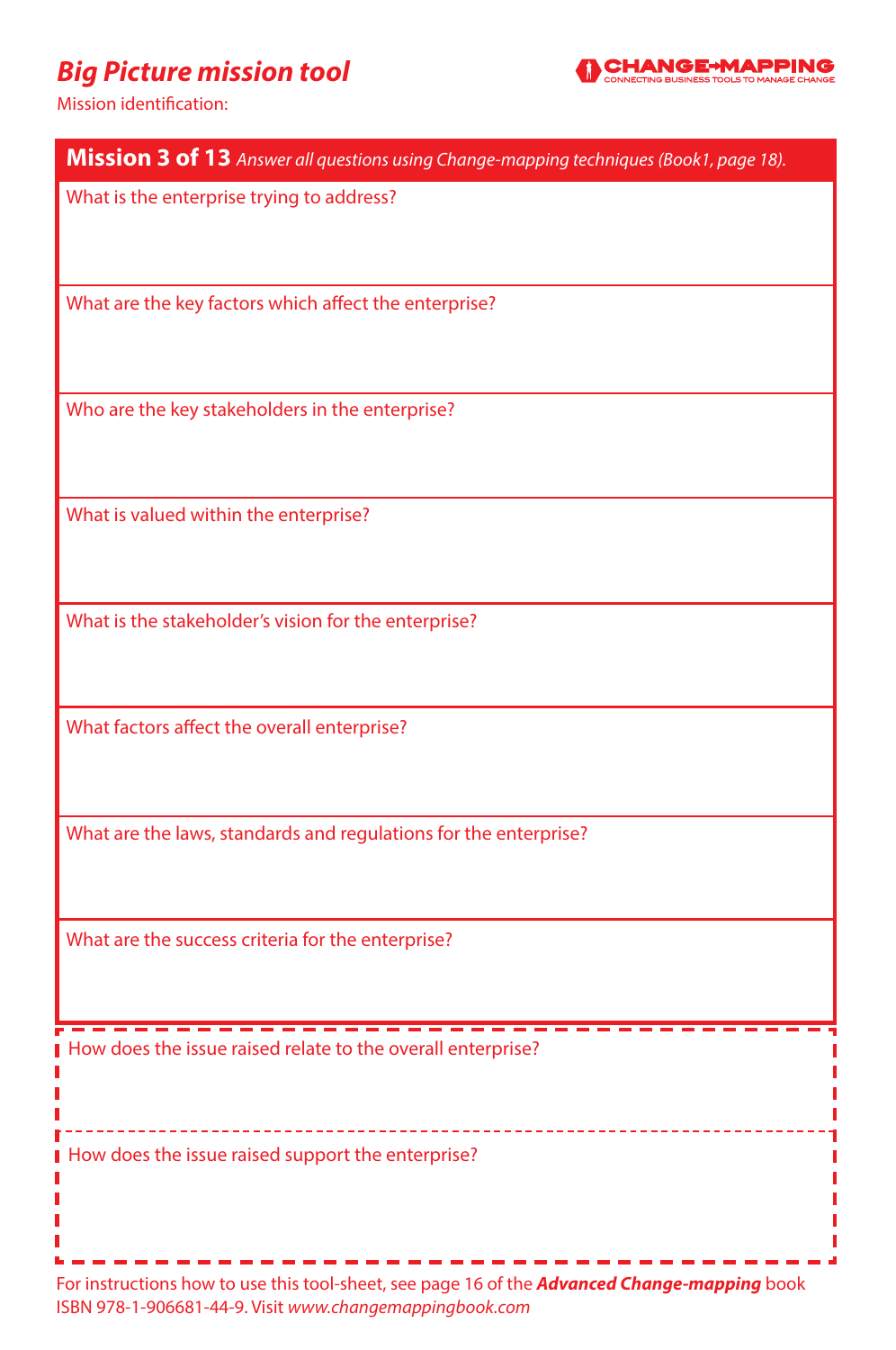## *Purpose mission tool*



Mission identification:

| Mission 4 of 13 Answer all questions using Change-mapping techniques (Book1, page 18). |
|----------------------------------------------------------------------------------------|
| What is the purpose of your organisation?                                              |
| Where in the enterprise does the organisation position itself?                         |
| How does the enterprise shape your purpose?                                            |
| How does your purpose consider social and global concerns?                             |
| How does your purpose inspire personal commitment by staff members?                    |
| How is your purpose simple and easy to apply in practice?                              |
| How does your purpose provide clear guidelines to manage change?                       |
| How does your purpose support and align with the enterprise?                           |
| How will resolving your issue demonstrate your organisation's purpose?                 |
| How does the issue raised support your organisation's purpose?                         |

For instructions how to use this tool-sheet, see page 20 of the *Advanced Change-mapping* book ISBN 978-1-906681-44-9. Visit *www.changemappingbook.com*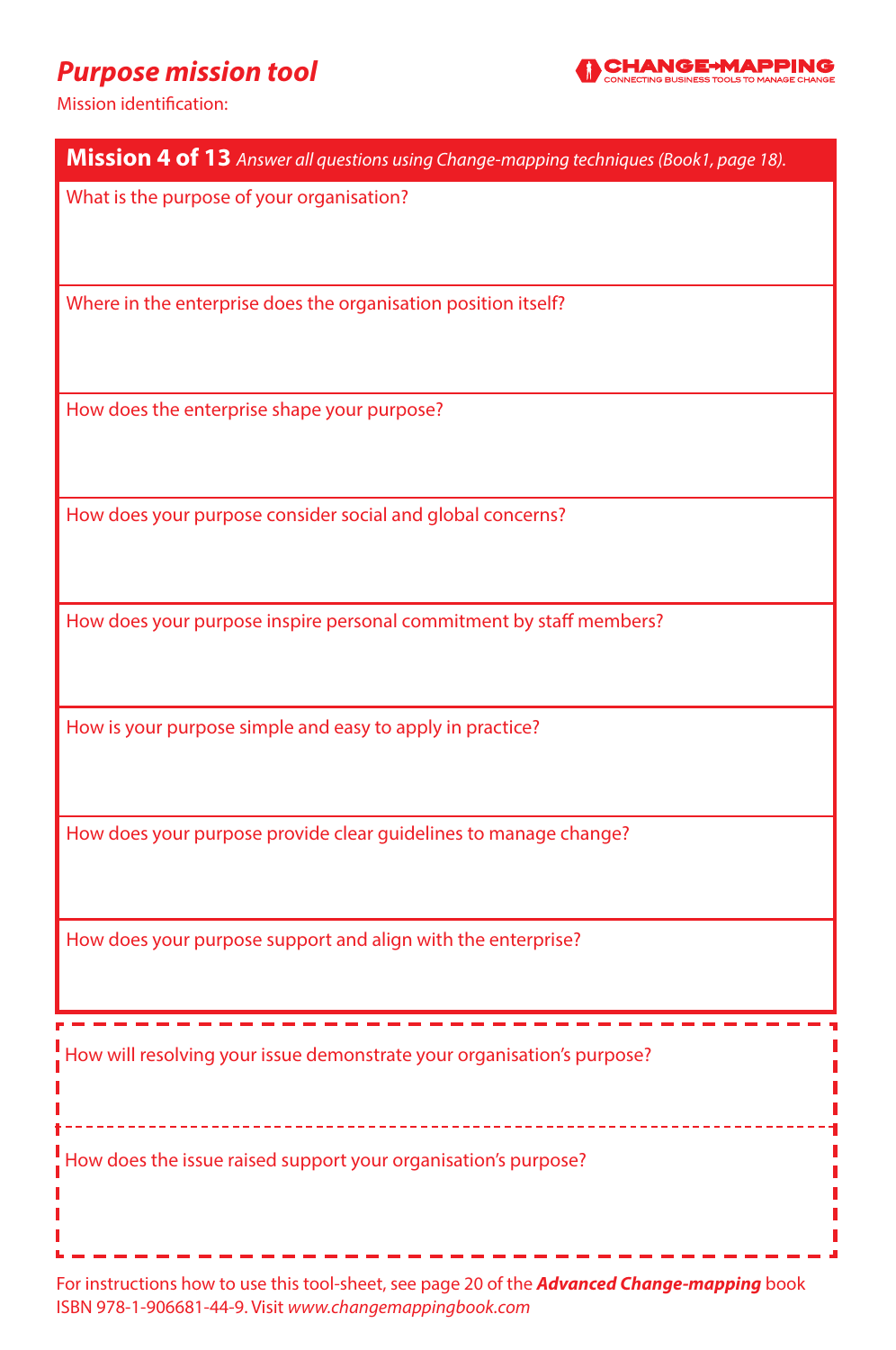## *Work mission tool*



| Mission 5 of 13 Answer all questions using Change-mapping techniques (Book1, page 18).                                                                         |
|----------------------------------------------------------------------------------------------------------------------------------------------------------------|
| What are the key factors which affect your organisation?                                                                                                       |
|                                                                                                                                                                |
|                                                                                                                                                                |
| Who are the key stakeholders inside your organisation?                                                                                                         |
|                                                                                                                                                                |
| What is valued within the organisation?                                                                                                                        |
|                                                                                                                                                                |
|                                                                                                                                                                |
| Who does what and how within your organisation?                                                                                                                |
|                                                                                                                                                                |
|                                                                                                                                                                |
| What physical, virtual, relational and aspirational assets does the org. use?                                                                                  |
|                                                                                                                                                                |
| What are the barriers that impede you completing tasks?                                                                                                        |
|                                                                                                                                                                |
|                                                                                                                                                                |
| How does the issue raised, relate to the overall organisation?                                                                                                 |
|                                                                                                                                                                |
| How does the issue raised, improve your organisation's effectiveness?                                                                                          |
|                                                                                                                                                                |
|                                                                                                                                                                |
| Does your organisation have the capabilities to resolve the issue?                                                                                             |
|                                                                                                                                                                |
|                                                                                                                                                                |
| Does resolving the issue support your organisation, purpose and the enterprise?                                                                                |
|                                                                                                                                                                |
|                                                                                                                                                                |
| For instructions how to use this tool-sheet, see page 24 of the <b>Advanced Change-mapping</b> book<br>ISBN 978-1-906681-44-9. Visit www.changemappingbook.com |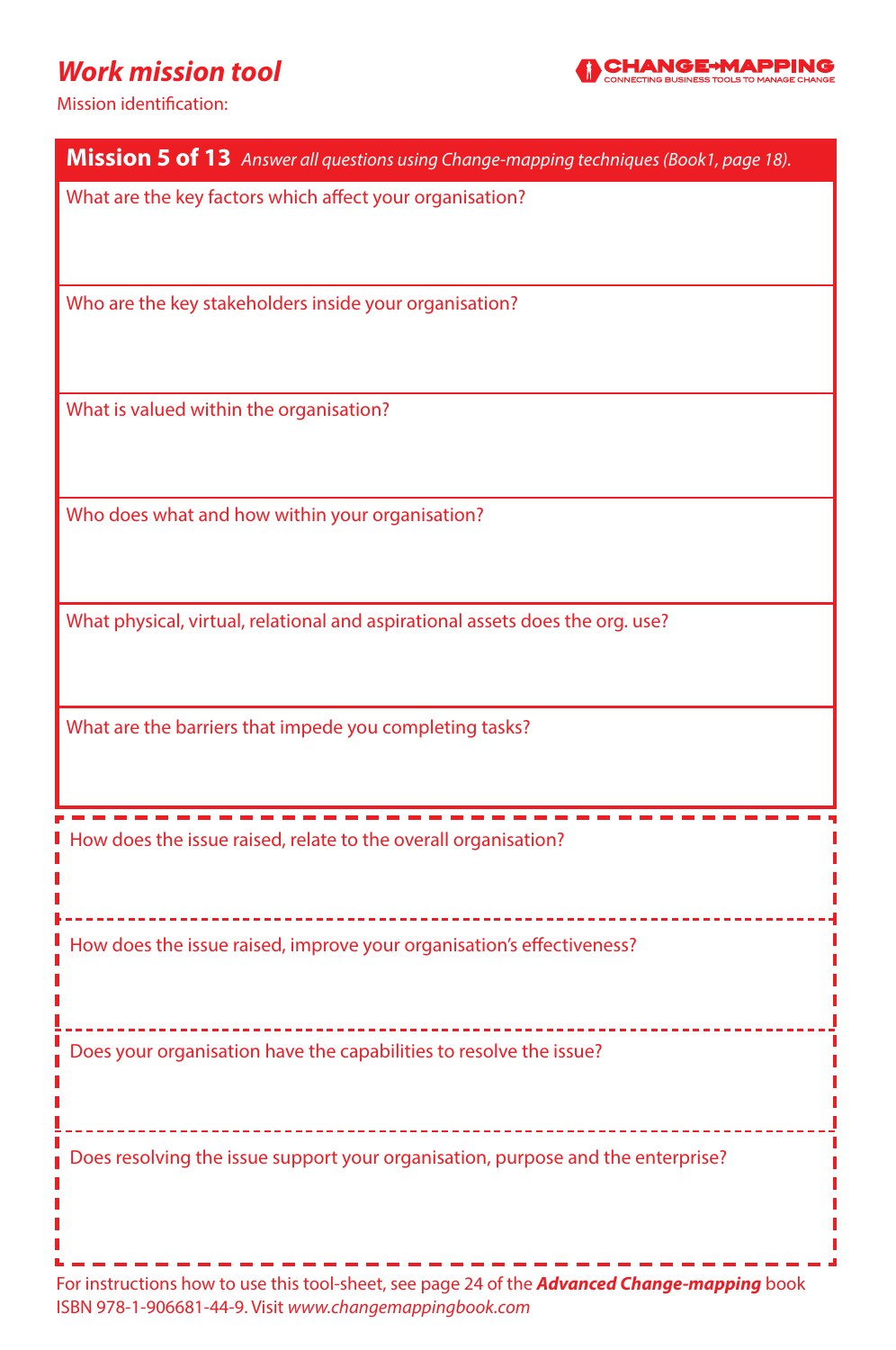## *Change mission tool*



Mission identification:

| Mission 6 of 13 Answer all questions using Change-mapping techniques (Book1, page 18).        |
|-----------------------------------------------------------------------------------------------|
| What needs to change within the organisation (Physical)?                                      |
| What needs to change within the organisation (Virtual)?                                       |
| What needs to change within the organisation (Relational)?                                    |
| What needs to change within the organisation (Aspirational)?                                  |
| What can change and what can't within the organisation?                                       |
|                                                                                               |
| How will the issue raised bring effective change?                                             |
| What are the barriers to instigate the proposed change?<br>---------------------------------- |
| What are the unexpected consequences of the proposed change?                                  |
| How do you feel that you should resolve the issue, based on our research?                     |
| What needs to change? When, Where, Who? Available initial budget?                             |

For instructions how to use this tool-sheet, see page 28 of the *Advanced Change-mapping* book ISBN 978-1-906681-44-9. Visit *www.changemappingbook.com*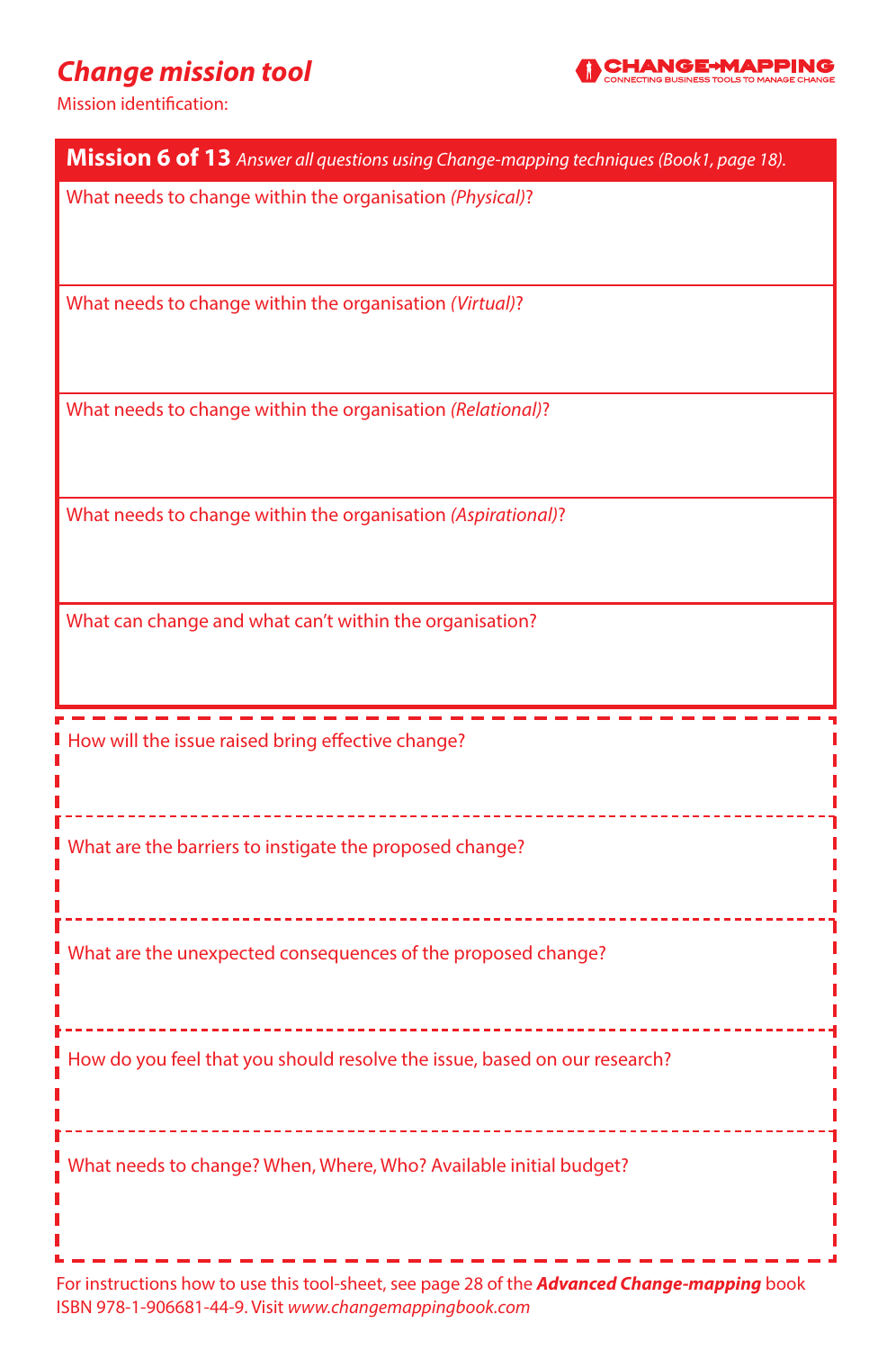## *Options mission tool*



Mission identification:

| Mission 7 of 13 Answer all questions using Change-mapping techniques (Book1, page 18). |
|----------------------------------------------------------------------------------------|
| What are the key areas that need to be solved?                                         |
| What are our options to bring about the desired change?                                |
| What is a mild option and what is a wild option to bring change?                       |
| Is our chosen option: technology led or user led?                                      |
| If the solution failed, how would we do disaster recovery?                             |
| If one part of the solution failed, how would it affect the rest of the solution?      |
| What are the potential benefits of your proposed option?                               |
| Who will produce a final resolution, and what skills they will need?                   |
| What are the potential consequences of your chosen option?                             |
| Which option do you want to choose?                                                    |

For instructions how to use this tool-sheet, see page 32 of the *Advanced Change-mapping* book ISBN 978-1-906681-44-9. Visit *www.changemappingbook.com*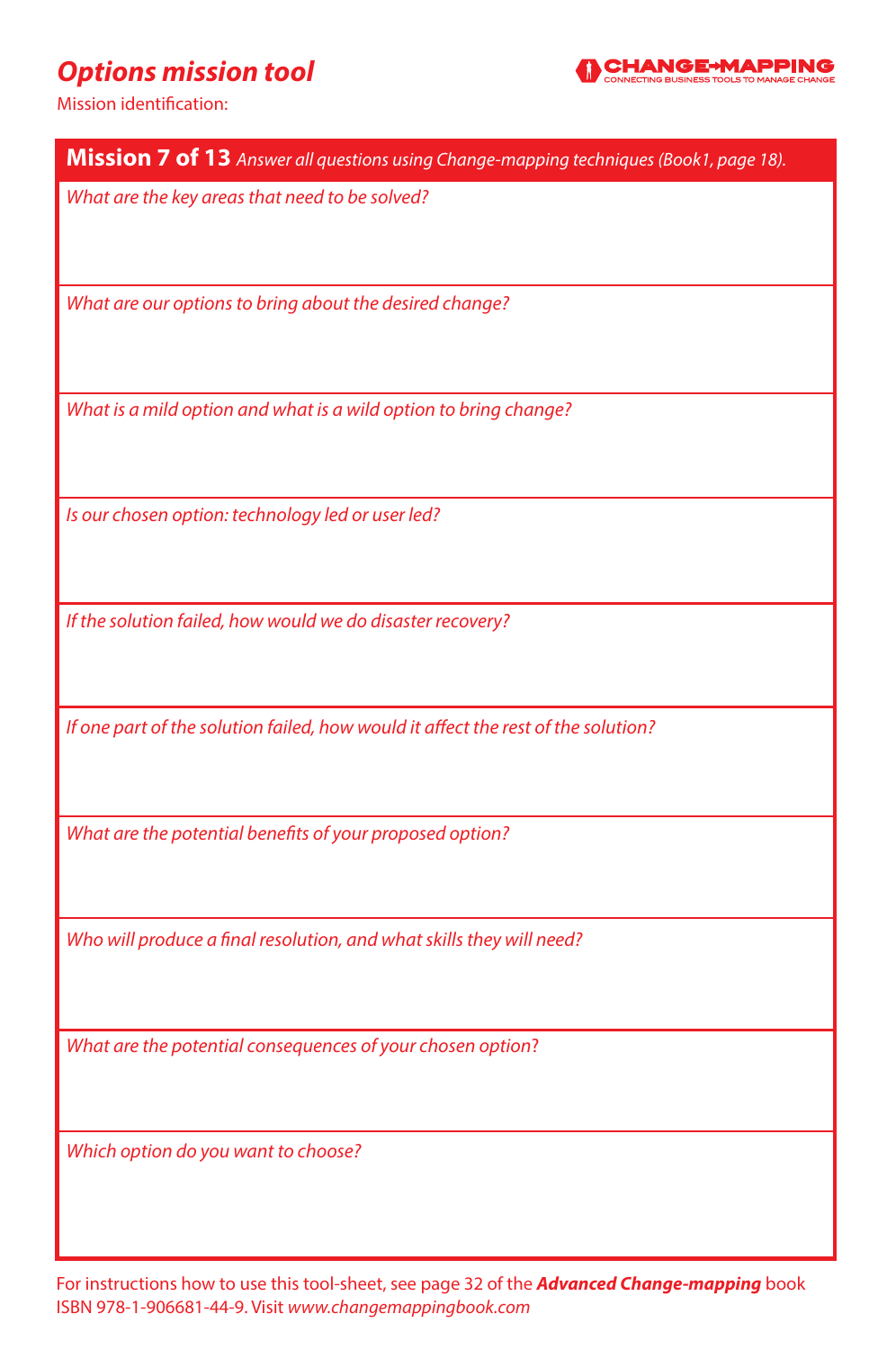#### *Far Future mission tool*



Mission identification:

| Mission 8 of 13 Answer all questions using Change-mapping techniques (Book1, page 18). |
|----------------------------------------------------------------------------------------|
| How long is the solution to your issue intended to last?                               |
| What happens after that time (see above)?                                              |
| How will your solution be Decommissioned, Disassembled or Replaced (DDR)?              |
| Who, what, what budget, when, where, how would the DDR be done?                        |
| What issues might arise trying to complete DDR?                                        |
| How would you DDR a resolved issue?                                                    |
| What kind of records would you keep to assist with DDR in the future?                  |
| How would you transition from the old to the new?                                      |
| What skills would be required to do DDR?                                               |
| How might DDR influence the design of your solution to your issue?                     |

For instructions how to use this tool-sheet, see page 36 of the *Advanced Change-mapping* book ISBN 978-1-906681-44-9. Visit *www.changemappingbook.com*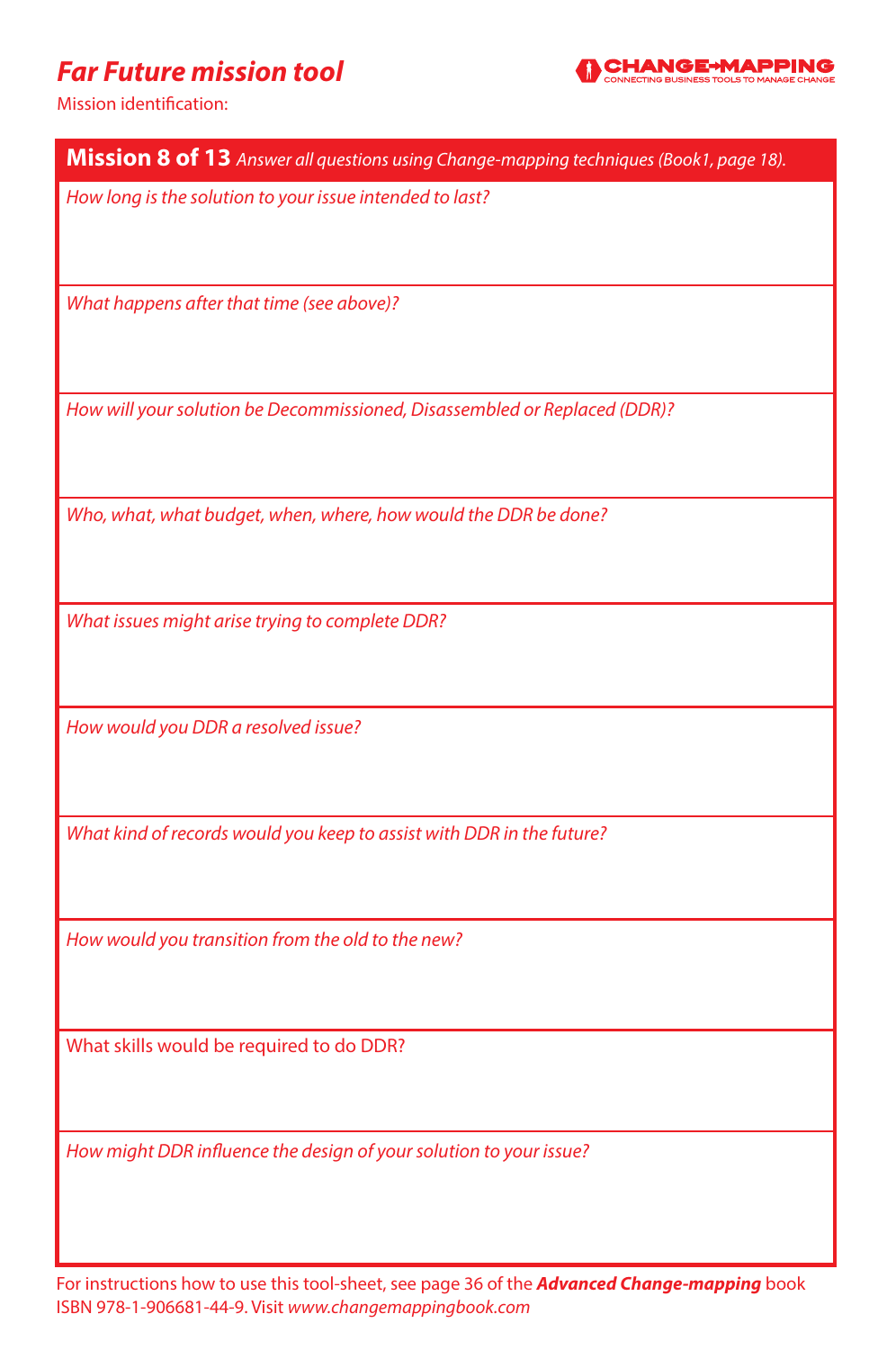## *Plan mission tool*



Mission identification:

**Mission 9 of 13** *Answer all questions using Change-mapping techniques (Book1, page 18).*

*What skills, people, equipment, materials do you need to enact the final plan?*

*How will you partition the enactment? (For example who is doing what, when, where?)*

*What is a breakdown of the tasks needed to enact the plan?*

*What are the dependencies? (For example, what needs to be done first?)*

*What is the budget for the enactment? (For example costs and timings)*

*How do you keep all involved on track? (For example people keep a global focus)*

*What happens if one part of the plan fails, how will it affect all the other parts?*

*How will you enact the plan? (In stages, in one stage? How long for each stage?)*

*How will the solution be announced, designed, built and stored?*

*Describe the initial plan you have devised to resolve your issue.*

For instructions how to use this tool-sheet, see page 40 of the *Advanced Change-mapping* book ISBN 978-1-906681-44-9. Visit *www.changemappingbook.com*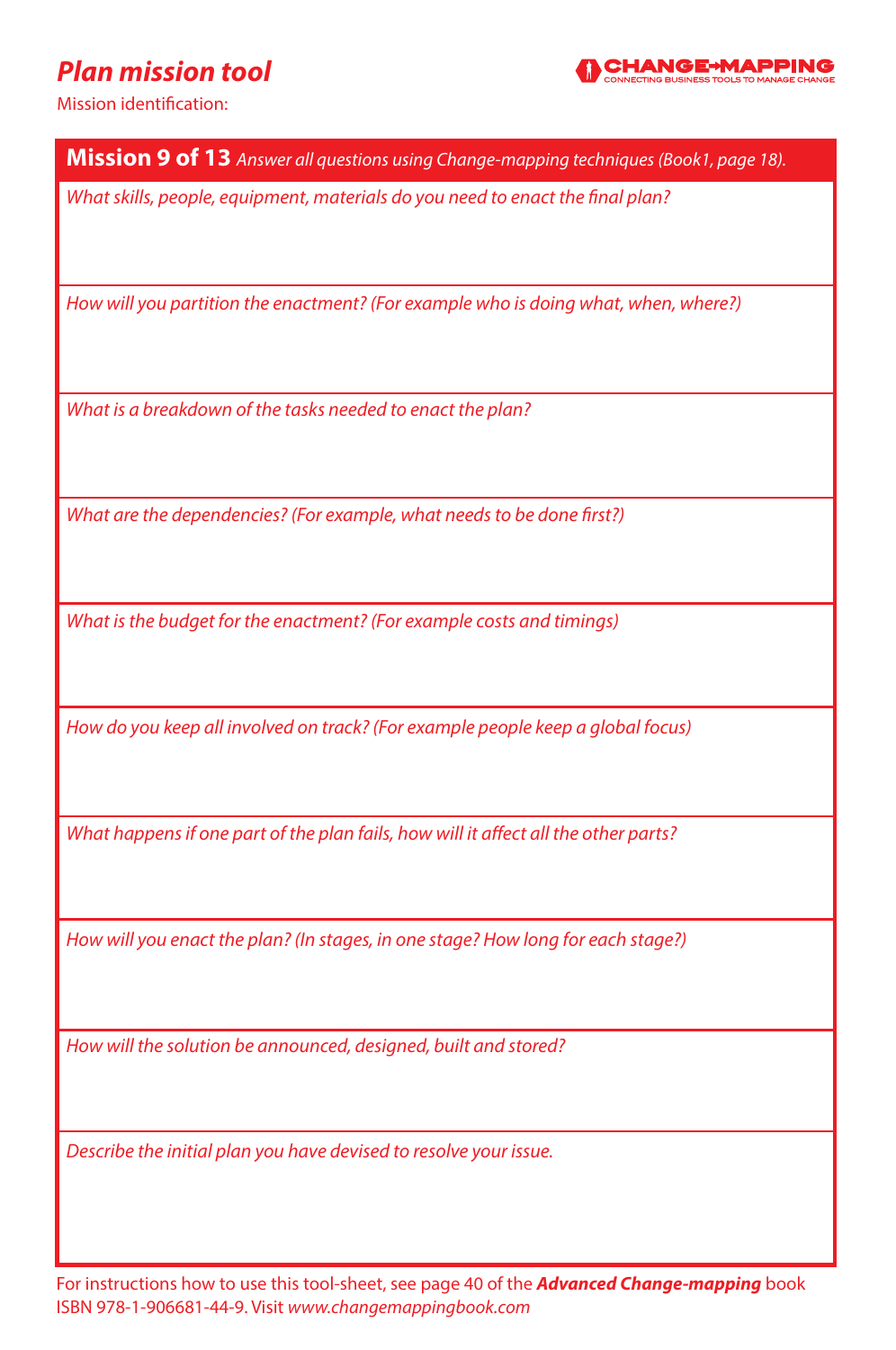#### *Test mission tool*



Mission identification:

| Mission 10 of 13 Answer all questions using Change-mapping techniques (Book1, page 18).          |
|--------------------------------------------------------------------------------------------------|
| What might cause part of the solution to fail?                                                   |
| What is your back-up plan or Plan B if the solution fails?                                       |
| How can you test all parts of the solution work together, is there a weakest link?               |
| If the solution did fail, how would you maintain business continuity?                            |
| If the solution failed how would you do disaster recovery?                                       |
| If one part of the solution failed, how would it affect the rest of the solution, ripple effect? |
| What happens if one part of the plan fails, how will it affect all the other parts?              |
| If the solution did fail, how would you know that it was failing?                                |
| What might inform that the solution was failing and overloaded?                                  |
| What are unexpected consequences of the solution failing or succeeding?                          |

For instructions how to use this tool-sheet, see page 44 of the *Advanced Change-mapping* book ISBN 978-1-906681-44-9. Visit *www.changemappingbook.com*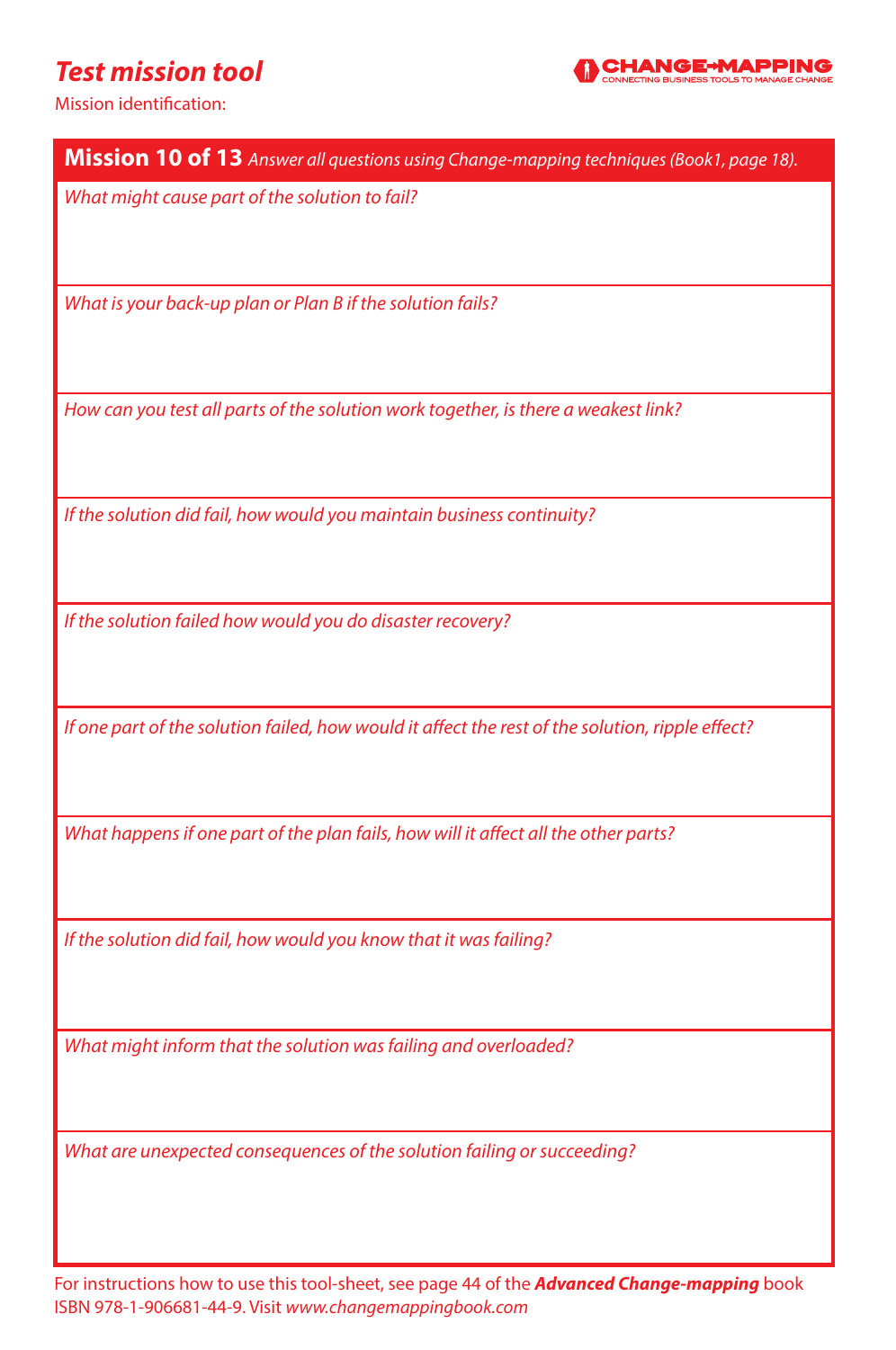#### *Enact mission tool*



Mission identification:

| Mission 11 of 13 Answer all questions using Change-mapping techniques (Book1, page 18). |
|-----------------------------------------------------------------------------------------|
| Do you have start-up plans for your enactment?                                          |
|                                                                                         |
| Do you have the ability to record the enactment taking place?                           |
|                                                                                         |
|                                                                                         |
| Is the plan working in real world conditions?                                           |
|                                                                                         |
|                                                                                         |
| Is the equipment, materials and location working as expected?                           |
|                                                                                         |
| Do the people enacting the mission have the right skills?                               |
|                                                                                         |
| Is there good leadership?                                                               |
|                                                                                         |
|                                                                                         |
| Is there sufficient information in real time?                                           |
|                                                                                         |
| Are there unexpected events (good or bad) happening during the enactment?               |
|                                                                                         |
|                                                                                         |
| What is the sign that the issue is resolved?                                            |
|                                                                                         |
|                                                                                         |
| Is the issue staying resolved?                                                          |
|                                                                                         |
|                                                                                         |

For instructions how to use this tool-sheet, see page 48 of the *Advanced Change-mapping* book ISBN 978-1-906681-44-9. Visit *www.changemappingbook.com*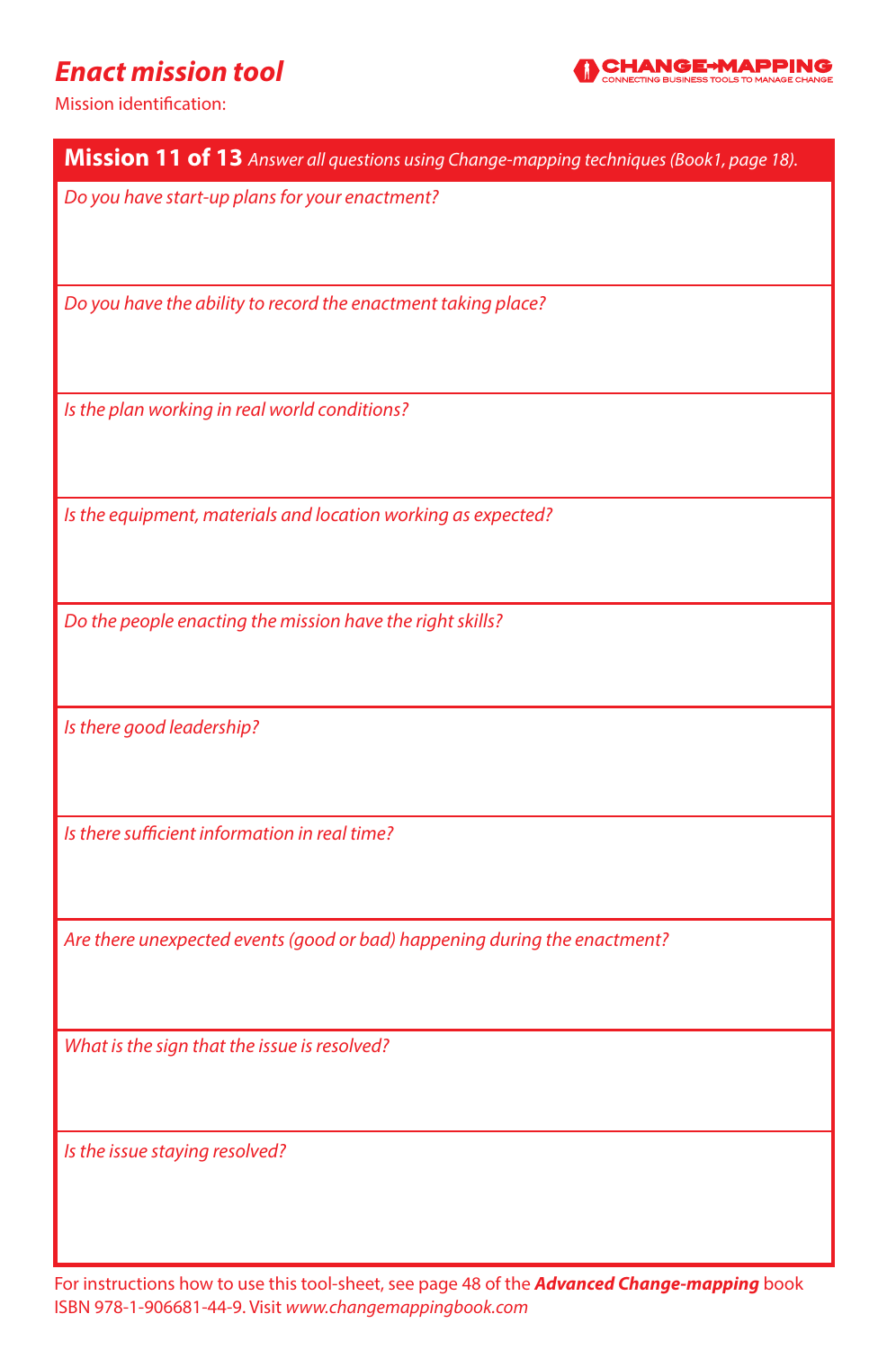#### *Review mission tool*



| Mission 12 of 13 Answer all questions using Change-mapping techniques (Book1, page 18).                                                                        |
|----------------------------------------------------------------------------------------------------------------------------------------------------------------|
| How long after the issue is resolved will the review take place?                                                                                               |
|                                                                                                                                                                |
|                                                                                                                                                                |
| How was the issue successfully resolved?                                                                                                                       |
|                                                                                                                                                                |
| How was the plan effective or did you have to adapt the plan?                                                                                                  |
|                                                                                                                                                                |
|                                                                                                                                                                |
| How did you stay true to the enterprise's and organisation's vision and values?                                                                                |
|                                                                                                                                                                |
|                                                                                                                                                                |
| How might the enactment change if it was scaled up?                                                                                                            |
|                                                                                                                                                                |
| What would you do differently if the enactment was repeated?                                                                                                   |
|                                                                                                                                                                |
|                                                                                                                                                                |
| $\textsf{I}\hspace{-.1em}\textsf{I}$ How have stakeholders embraced the change brought about by the issue's resolution?                                        |
|                                                                                                                                                                |
| How did the equipment, materials and location perform during the enactment?                                                                                    |
|                                                                                                                                                                |
|                                                                                                                                                                |
| How did the people involved with the enactment perform?                                                                                                        |
|                                                                                                                                                                |
| Describe if there was enough time, money and information available.                                                                                            |
|                                                                                                                                                                |
|                                                                                                                                                                |
|                                                                                                                                                                |
| For instructions how to use this tool-sheet, see page 52 of the <b>Advanced Change-mapping</b> book<br>ISBN 978-1-906681-44-9. Visit www.changemappingbook.com |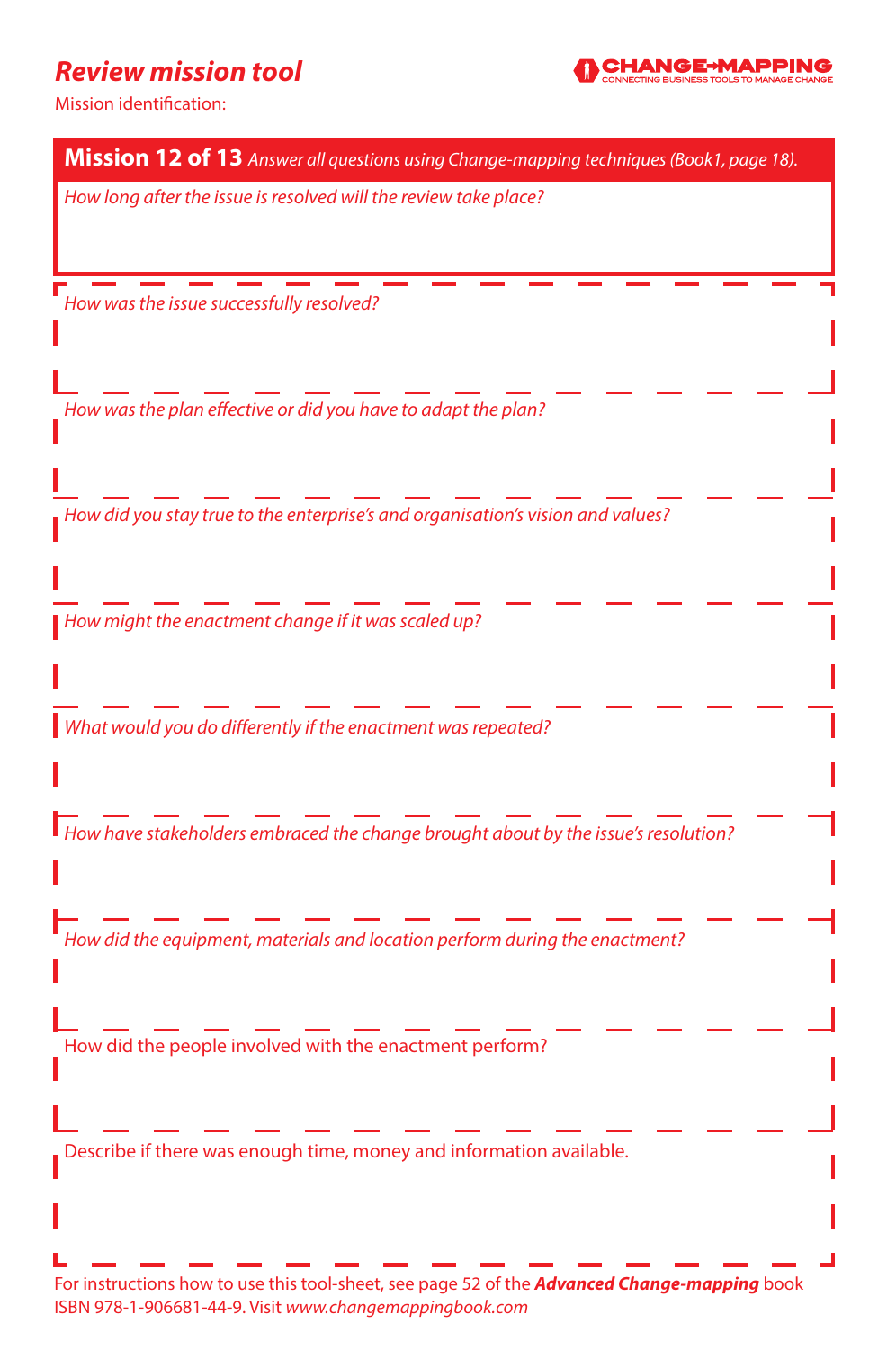# *Wrap-up mission tool*



| Mission 13 of 13 Answer all questions using Change-mapping techniques (Book1, page 18).                                                                        |  |
|----------------------------------------------------------------------------------------------------------------------------------------------------------------|--|
| How long after the issue is resolved will the Linked Mission review take place?                                                                                |  |
|                                                                                                                                                                |  |
|                                                                                                                                                                |  |
| $\blacksquare$ How was the issue successfully resolved?                                                                                                        |  |
|                                                                                                                                                                |  |
|                                                                                                                                                                |  |
| How effective was the Linked Mission?                                                                                                                          |  |
|                                                                                                                                                                |  |
|                                                                                                                                                                |  |
| How did you stay true to the enterprise's vision and values?                                                                                                   |  |
|                                                                                                                                                                |  |
|                                                                                                                                                                |  |
| How might the enactment change if it was scaled up?                                                                                                            |  |
|                                                                                                                                                                |  |
|                                                                                                                                                                |  |
| What would you do differently if the enactment was repeated?                                                                                                   |  |
|                                                                                                                                                                |  |
|                                                                                                                                                                |  |
| How have stakeholders embraced the change brought about by the issue's resolution?                                                                             |  |
|                                                                                                                                                                |  |
|                                                                                                                                                                |  |
| How did the equipment, materials and location perform during the enactment?                                                                                    |  |
|                                                                                                                                                                |  |
|                                                                                                                                                                |  |
| How did the people involved with the enactment perform?                                                                                                        |  |
|                                                                                                                                                                |  |
|                                                                                                                                                                |  |
| Describe if there was enough time, money and information available.                                                                                            |  |
|                                                                                                                                                                |  |
|                                                                                                                                                                |  |
|                                                                                                                                                                |  |
| For instructions how to use this tool-sheet, see page 56 of the <b>Advanced Change-mapping</b> book<br>ISBN 978-1-906681-44-9. Visit www.changemappingbook.com |  |